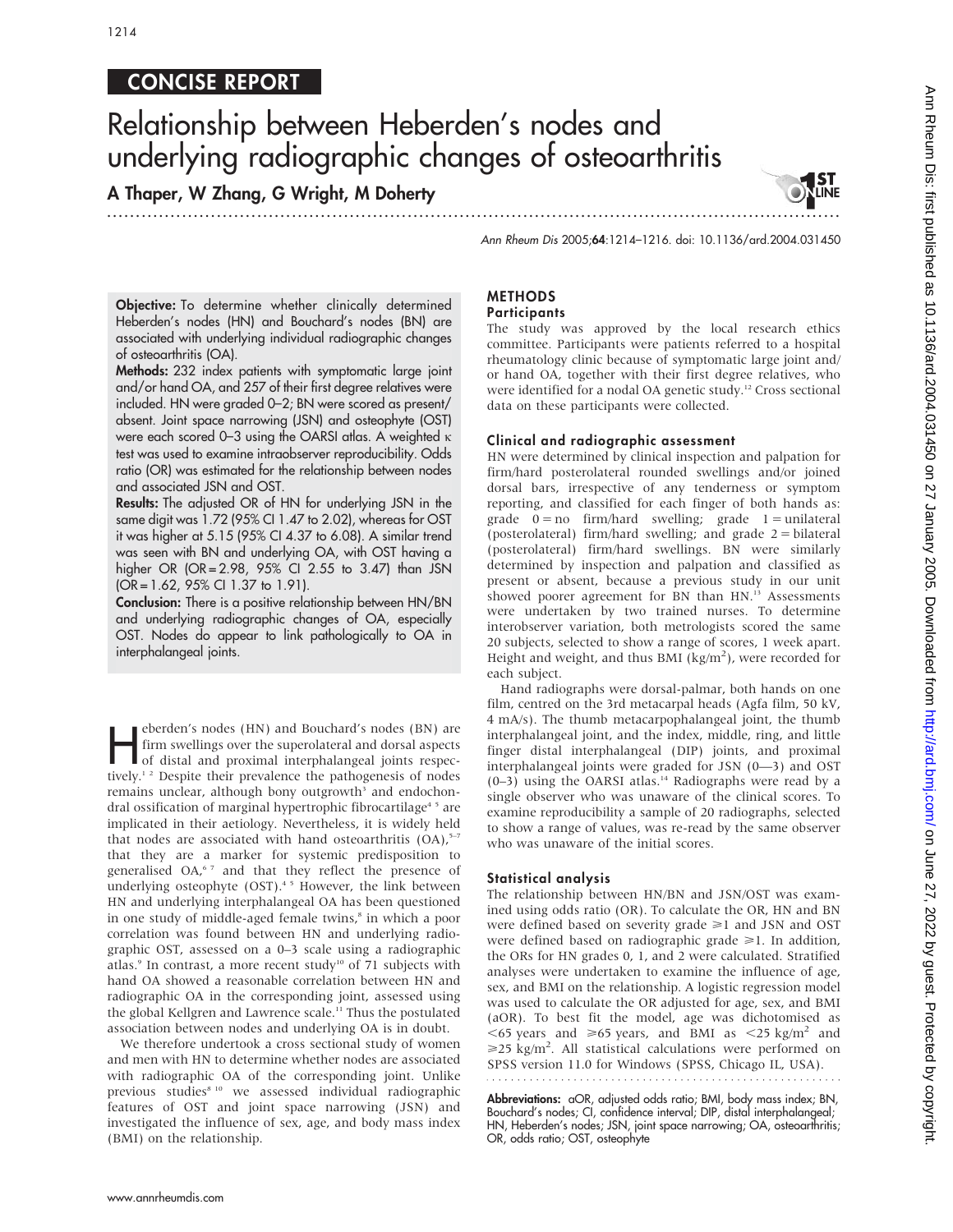| Characteristic                                                                                                                                              | Men        | Women      |      |
|-------------------------------------------------------------------------------------------------------------------------------------------------------------|------------|------------|------|
| Number of patients                                                                                                                                          | 85         | 404        |      |
| Age                                                                                                                                                         | 65.8(1.0)  | 65.7(0.5)  | 0.96 |
| Height (cm)                                                                                                                                                 | 171.9(0.7) | 159.2(0.3) | 0.00 |
| Weight (kg)                                                                                                                                                 | 78.1 (1.3) | 67.1(0.7)  | 0.00 |
| Body mass index ( $\text{kg/m}^2$ )                                                                                                                         | 26.4(0.4)  | 26.4(0.2)  | 0.99 |
| Heberden's node severity                                                                                                                                    | 10.2(0.6)  | 11.3(0.2)  | 0.07 |
| Bouchard's node severity                                                                                                                                    | 2.6(0.3)   | 2.9(0.1)   | 0.25 |
| Summated DIP JSN score                                                                                                                                      | 7.9(0.7)   | 11.3(0.3)  | 0.00 |
| Summated DIP OST score                                                                                                                                      | 12.2(0.7)  | 12.3(0.4)  | 0.93 |
| Summated PIP JSN score                                                                                                                                      | 3.7(0.4)   | 4.5(0.2)   | 0.13 |
| Summated PIP OST score                                                                                                                                      | 3.7(0.4)   | 4.5(0.2)   | 0.13 |
| Results are shown as mean (SEM).<br>DIP, distal interphalangeal joint; PIP, proximal interphalangeal joint; JSN,<br>joint space narrowing; OST, osteophyte. |            |            |      |

# RESULTS

## Characteristics of participants

A total of 489 subjects (404 women, 85 men) with finger nodes were studied, including 232 index patients and 257 of their affected siblings, parents, or offspring. Forty three per cent had current symptoms in one or both hands. Table 1 provides demographic details.

#### Odds ratios between HN/BN and underlying radiographic features

Interobserver reproducibility for specific HN and BN was good ( $\kappa$  values 0.6–0.8 and 0.5–0.7, respectively). Values of  $\kappa$ for radiographic features varied from 0.3 to 0.8, depending upon the joints assessed. Table 2 shows the OR and 95% confidence intervals (CIs) of HN for their underlying radiographic change. The aOR of HN (grade  $\geq 1$ ) for underlying joint space narrowing was 1.72 (95% CI 1.47 to 2.02). The aOR for underlying OST was much stronger at 5.15 (95% CI 4.37 to 6.08). More severe HN (grade 2) had a higher predictive value for JSN (aOR = 1.96, 95% CI 1.77 to 2.17) than the nodes of grade 1 ( $aOR = 0.96$ ,  $95\%$  CI 0.81 to 1.14). In contrast, the severity of HN did not significantly affect predictive values for OST ( $aOR = 3.53$ , 95% CI 2.94 to 4.24 for grade 1  $\nu$  aOR = 2.90, 95% CI 2.60 to 3.22 for grade 2).

A similar statistically significant association was found for BN and underlying radiographic change (table 3). The aOR was higher for OST (aOR = 2.98; 95% CI 2.55 to 3.47) than for JSN (aOR = 1.62; 95% CI 1.37 to 1.91).

The aORs (95% CI) of HN and BN for underlying OST, given the effects of JSN, were 4.92 (4.16 to 5.80) and 2.87 (2.39 to 3.24), respectively. The aORs (95% CI) of HN and BN for underlying JSN, given the effects of OST, were 1.52 (1.28 to 1.79) and 1.37 (1.15 to 1.63). Hence the node, as a clinical marker, is associated with underlying individual radiographic features independently, with higher predictive value for OST than for JSN. There was no statistically significant influence of age, sex, or BMI on this relationship, as 95% CIs overlapped between strata (tables 2 and 3).

# **DISCUSSION**

This study shows that in a mixed population of men and women with a broad age range, digital nodes are associated with underlying radiographic changes of interphalangeal OA, as suggested previously.4 This association is stronger for OST and is not significantly influenced by sex, age, or BMI.

The higher OR observed between HN or BN and OST suggests that the main association is with OST. Interestingly, more marked HN ( $grade = 2$ ) with dorsolateral swelling on both radial and ulnar aspects were a better predictor of JSN than unilateral swellings, but this was not so for OST (table 2). Because nodes evolve slowly to reach their maximum size, this suggests that radiographic JSN manifests later in the course of node development and that established nodes affecting both aspects of the joint are a good clinical marker for this change. However, a prospective study is required to confirm this. The stronger relationships between nodes and radiographic changes seen at DIP joints might be explained anatomically. The presence of lateral bands over proximal interphalangeal joints may influence osteophyte growth making it less distinct than at DIP joints.

The different conclusions from our study and those of Cicuttini et  $aI^8$  may be accounted for in part by the populations studied. Cicuttini et al studied middle-aged female twins with a mean age of 56 years, whereas we studied both women and men with a mean age of 66 years. Such a demographic difference might result in our population having more patients with fully established nodes. If nodes do form by endochondral ossification then a temporal difference might be expected, in that new (radiolucent) fibrocartilage might form a palpable swelling some time before calcification and ossification make it apparent on radiographs.

There are several caveats to this study. Firstly, index patients were recruited through hospital referral with symptomatic OA and their relatives were recruited subsequently. It was not a random population sample and thus is subject to selection bias. Secondly, it was cross sectional; only a prospective study can document the temporal relationship between nodes and OA changes. Thirdly, nodes were scored clinically and OA changes examined by radiographs using a single view. Although reproducibility for nodes was good the reproducibility for radiographic scores varied according to joint site and might have influenced the results.

|             | Sex                            |                       | Age (years)           |                                         | BMI $(kq/m^2)$                            |                       |                       |
|-------------|--------------------------------|-----------------------|-----------------------|-----------------------------------------|-------------------------------------------|-----------------------|-----------------------|
|             | Men                            | Women                 | $<$ 65                | $\geq 65$                               | $<$ 25                                    | $\geq 25$             | <b>aOR</b>            |
| <b>JSN</b>  |                                |                       |                       |                                         |                                           |                       |                       |
| $HN = 0$    |                                |                       |                       |                                         |                                           |                       |                       |
| $HN = 1$    | $1.15$ (0.79 to 1.69)          | $0.96$ (0.79 to 1.15) | $0.93$ (0.73 to 1.19) | $0.94$ (0.74 to 1.20)                   | $0.86$ (0.65 to 1.13)                     | 1.10 (0.89( to 1.37)  | $0.96$ (0.81 to 1.14) |
| $HN = 2$    | $3.26$ (2.10 to 5.06)          | 4.21 (3.38 to 5.25)   | 3.57 (2.70 to 4.74)   | 4.10 (3.11 to 5.41) 4.63 (3.31 to 6.44) |                                           | 3.86 (3.03 to 4.95)   | 1.96 (1.77 to 2.17)   |
| $HN \geq 1$ | $1.74$ (1.22 to 2.47)          | 1.81 (1.53 to 2.15)   | 1.65 (1.33 to 2.05)   | $1.77$ (1.42 to 2.21)                   | 1.76 (1.37 to 2.27)                       | 1.88 (1.54 to 2.28)   | 1.72 (1.47 to 2.02)   |
| Osteophyte  |                                |                       |                       |                                         |                                           |                       |                       |
| $HN = 0$    |                                |                       |                       |                                         |                                           |                       |                       |
| $HN = 1$    | 4.26 $(2.74 \text{ to } 6.61)$ | 3.61 (2.97 to 4.38)   | $3.27$ (2.54 to 4.21) |                                         | 3.81 (2.95 to 4.92) 3.39 (2.55 to 4.51)   | 3.89 (3.09 to 4.91)   | $3.53$ (2.94 to 4.24) |
| $HN = 2$    | 7.09 (4.12 to 12.20)           | 8.91 (7.14 to 11.14)  | $6.95$ (5.22 to 9.25) |                                         | 9.46 (6.99 to 12.80) 9.04 (6.53 to 12.52) | 8.50 (6.46 to 11.17)  | 2.90 (2.60 to 3.22)   |
| $HN \geq 1$ | 5.17 (3.48 to 7.70)            | 5.42 (4.55 to 6.46)   | 4.54 (3.62 to 5.69)   |                                         | 5.67 (4.50 to 7.15) 5.27 (4.07 to 6.84)   | $5.43$ (4.41 to 6.69) | 5.15 (4.37 to 6.08)   |

Results are shown as odds ratio (95% confidence interval).

JSN, joint space narrowing. Joint space narrowing and osteophyte were defined based on a radiographic grade >1 from the scale 0–3; HN, Heberden's nodes were graded based on the scale 0−2; aOR, adjusted odds ratio by age (<65 years v ≥65 years), sex (female v male), body mass index (normal (<25 kg/m<sup>2</sup>) v overweight (≥25 kg/m<sup>2</sup>)).